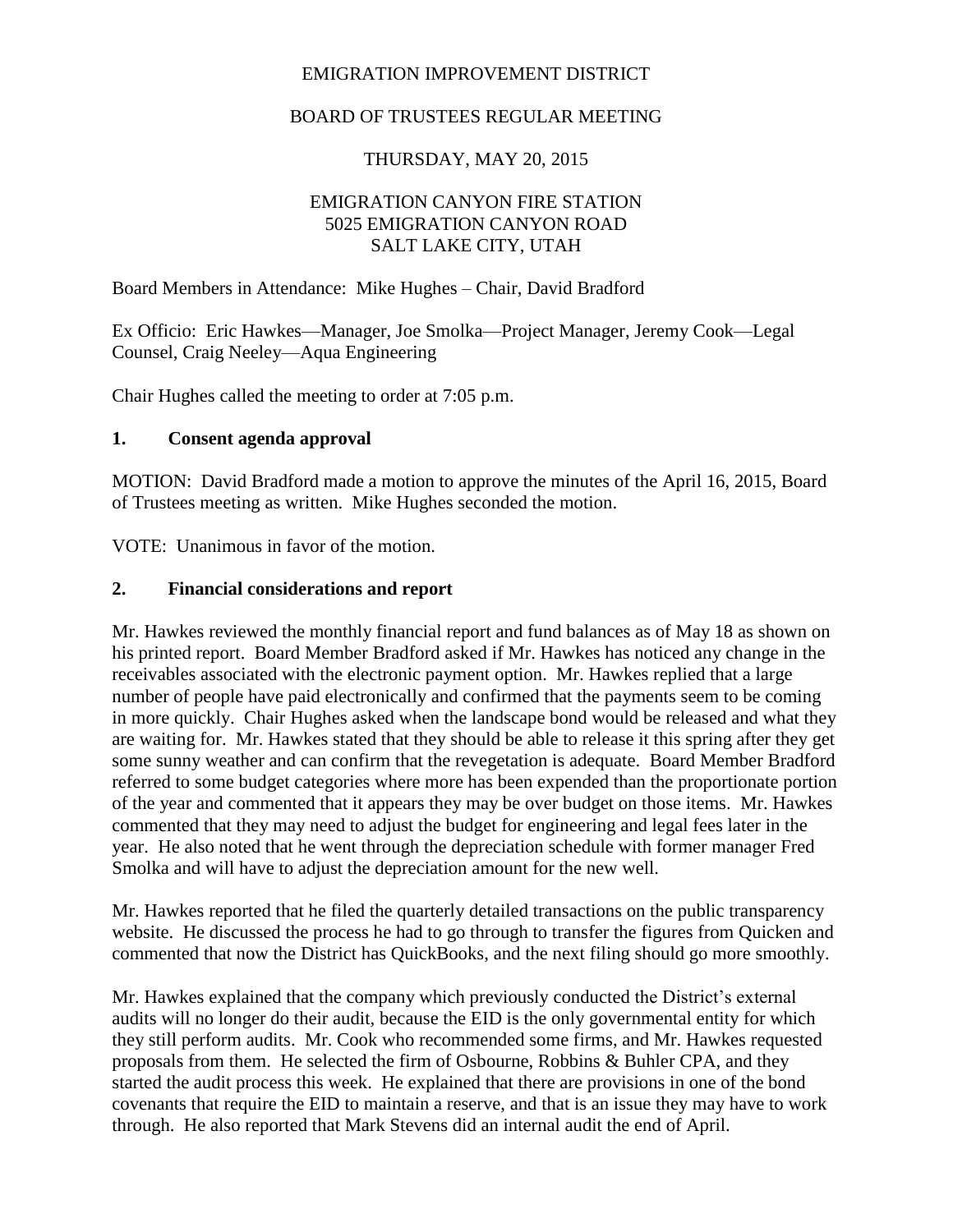Emigration Improvement District Board of Trustees Meeting May 20, 2015 Page 2 of 4

#### **3. Connection considerations**

Rob Wilson stated that he owns 5577 Emigration Canyon Road, which is the lot at the start of Quarter Mile Road. Mr. Hawkes put him in touch with Mr. Neeley, who suggested that he come to the Board and explain what is happening with his property. He bought the property in 2000 without knowing how difficult it could be to build on it. He found that it would be almost impossible to put in a septic system that avoids the well on his property and the neighbors' wells to the west and east. In 2006 he learned that culinary water was being brought to his area, and he started paying the standby fee. He has distance from the stream and distance from the neighbors to the west, but he does not have the distance from the property to the east, which appears to be abandoned. He wants to be part of the water system and part of cleaning up the Canyon. Mr. Neeley explained that Mr. Wilson may have some proximity issues to a couple of private wells, and he was not certain whether those wells are active. Chair Hughes suggested that Mr. Wilson pick whichever neighbor he wants to work with and make a deal with them. If the neighbor has the ground to give him, he can deal with the well. He also suggested that he contact the County and work out the details with them and commented that Mr. Wilson may want to look at putting his septic field offsite.

Jeff Bierman stated that he owns a small cabin next to the home where he lives. He has worked with Jeremy Roberts at the County and would like to remodel the cabin and get a septic system approved. He thought he had a solution but then learned that the septic system must be 100 feet from his home due to a French drain under his home. He pumps effluent about 480 feet away for his current home and wondered if he could share the drainfield for the cabin with his existing drainfield. He was told he could, but the EID would have to be the body politic for that system. He asked what would be involved in doing that and how the EID would manage the system. Chair Hughes confirmed with Mr. Bierman that these are two separate properties and that there could be the potential for them to have separate ownership. He asked if there is a reason to not combine the two lots. Mr. Bierman replied that he has a mortgage on his existing home, which would complicate things, and would like to keep the option open in case he ever wants to sell the second home. Chair Hughes explained that the EID would have to own the wastewater system and would carry all the liability for it. If something were to change with the cabin later, the EID would bear that responsibility, so Mr. Bierman should think about his long-term goal for the property. He suggested that Mr. Bierman may be able to put another drainfield between his existing drainfield, and with some good engineering, there may be ways to resolve this that would not involve the EID. Mr. Bierman stated that he did not realize the EID had to own the system, and Mr. Roberts and Mike Huber had advised him to find a solution other than having the EID operate the system.

## **4. Relocating meter for Lot 169 in Emigration Oaks**

Mr. Hawkes provided a site plan showing the current meter location on Lot 169 on Marathon Circle. The owner plans to build a home on Pioneer Fork Road and would like to have his water connection moved to Pioneer Fork Road on the opposite side of the property. The property owner was given the option of having his contractor move the line or having the District move it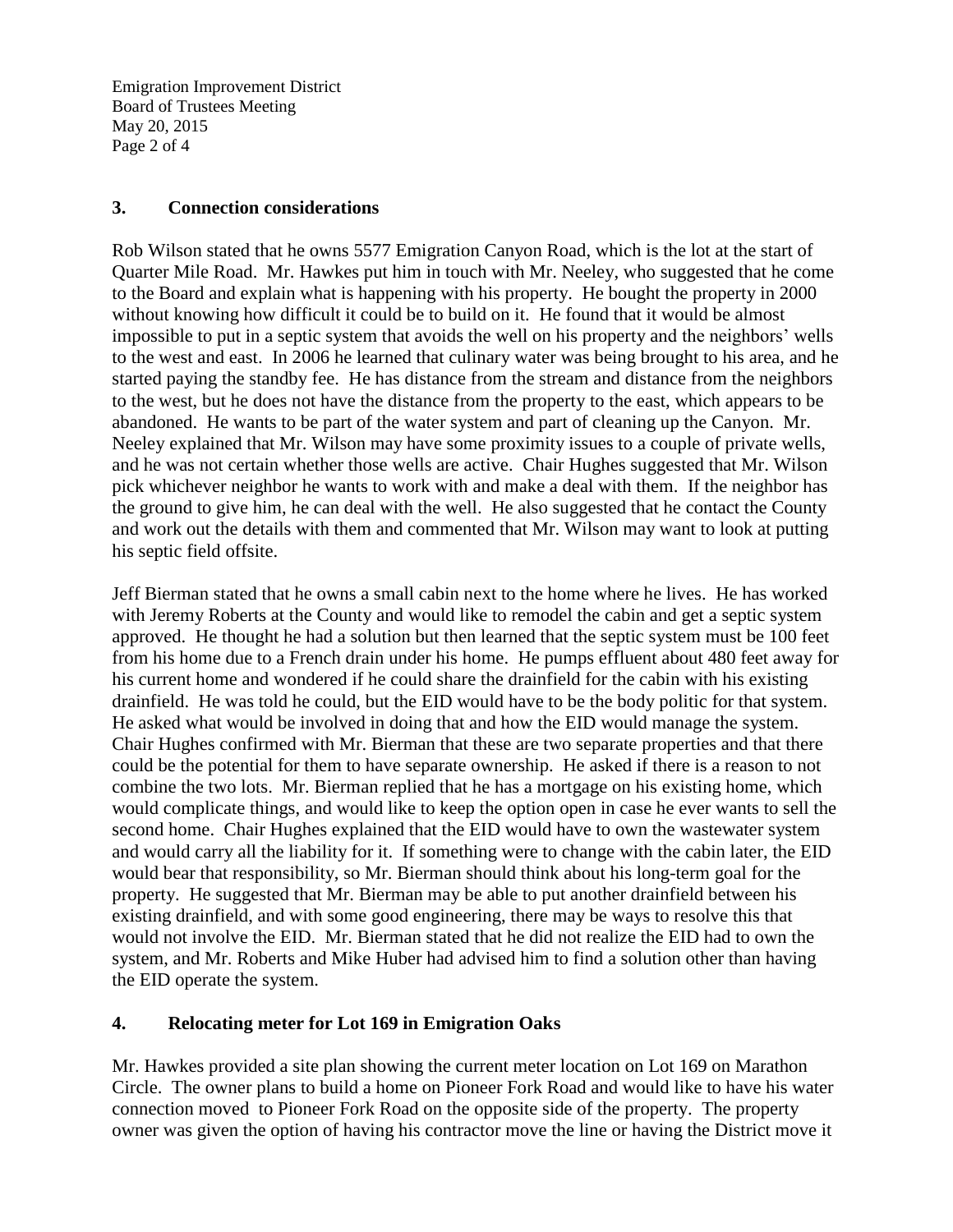Emigration Improvement District Board of Trustees Meeting May 20, 2015 Page 3 of 4

at the owner's cost, and the owner would like the District to move it. The homeowners association would like a bond to ensure that the road will be repaired properly. One idea for a bond would be for the EID to send the HOA a check for the compaction and asphalting which the HOA could hold until the construction work is completed to the HOA's satisfaction. Jack Christensen with the homeowners association agreed that would be a good idea. Mr. Hawkes noted that they will have to turn the water off temporarily while they move the water connection.

# **5. DWQ planning grant**

Mr. Hawkes reported that the application has been completed and is ready to submit to the Water Quality Board on June 24. Chair Hughes explained for the benefit of the public that the purpose of the grant would be to build combined wastewater systems in the Canyon to address some wastewater problems. Mr. Hawkes explained that this grant would fund a master plan to look at alternatives for those systems.

## **6. Water report and well level status**

Mr. Hawkes reported that they do not know the level for Well 1, but the transducer has arrived and they hope to get that installed soon. This month the EID pumped 71,900 gallons from Well 1 and 172,100 gallons year to date. As of today, the water level for Well 2 is 25 feet after being at 90 feet for a long time. With this most recent storm, the well level went from 84 feet to 25 feet. In May they pumped 174,400 gallons from Well 2, and year to date they have pumped 713,800 gallons. The well level for Upper Freeze Creek has moved up 1 foot to 904 feet. In May they pumped 1,015,900 , and year to date, they have pumped 5,806,600 from Upper Freeze Creek Well. The Brigham Fork Well appears to be at about 11 feet. Chair Hughes confirmed with Mr. Hawkes that the water from Brigham Fork is red when they flush it and suggested that they may need to treat the bacteria again, because it grows very rapidly. Mr. Smolka suggested that they flush it more often.

Mr. Hawkes explained that they had to put more road base and gravel on the Upper Freeze Creek road because the drainage water skipped the ditch and went into the road. He believed this may be something they will face on an annual basis. Chair Hughes asked what needs to be done to fix it. Mr. Neeley replied that they probably need to lay some pipe in the ditch. Chair Hughes stated that is not an acceptable solution. Mr. Neeley suggested that they could also grout the rock in the ditch to help it hold together. Chair Hughes stated that they also need to have the hydroseeded area fixed before the bond expires.

#### **7. Review Trustee meeting schedules and 2015 election schedules**

The Board Members changed the meeting date for the June meeting to June 18.

Mr. Hawkes reported that he put the election information in the EID newsletter, the Community Council newsletter, on the public notice website, on the EID website, on the HOA website, and posted it at Dan's, the library, Ruth's Diner, the fire station, the new grocery market by Ruth's, and the post office. He provided a copy of the official form and reported that the date of filing